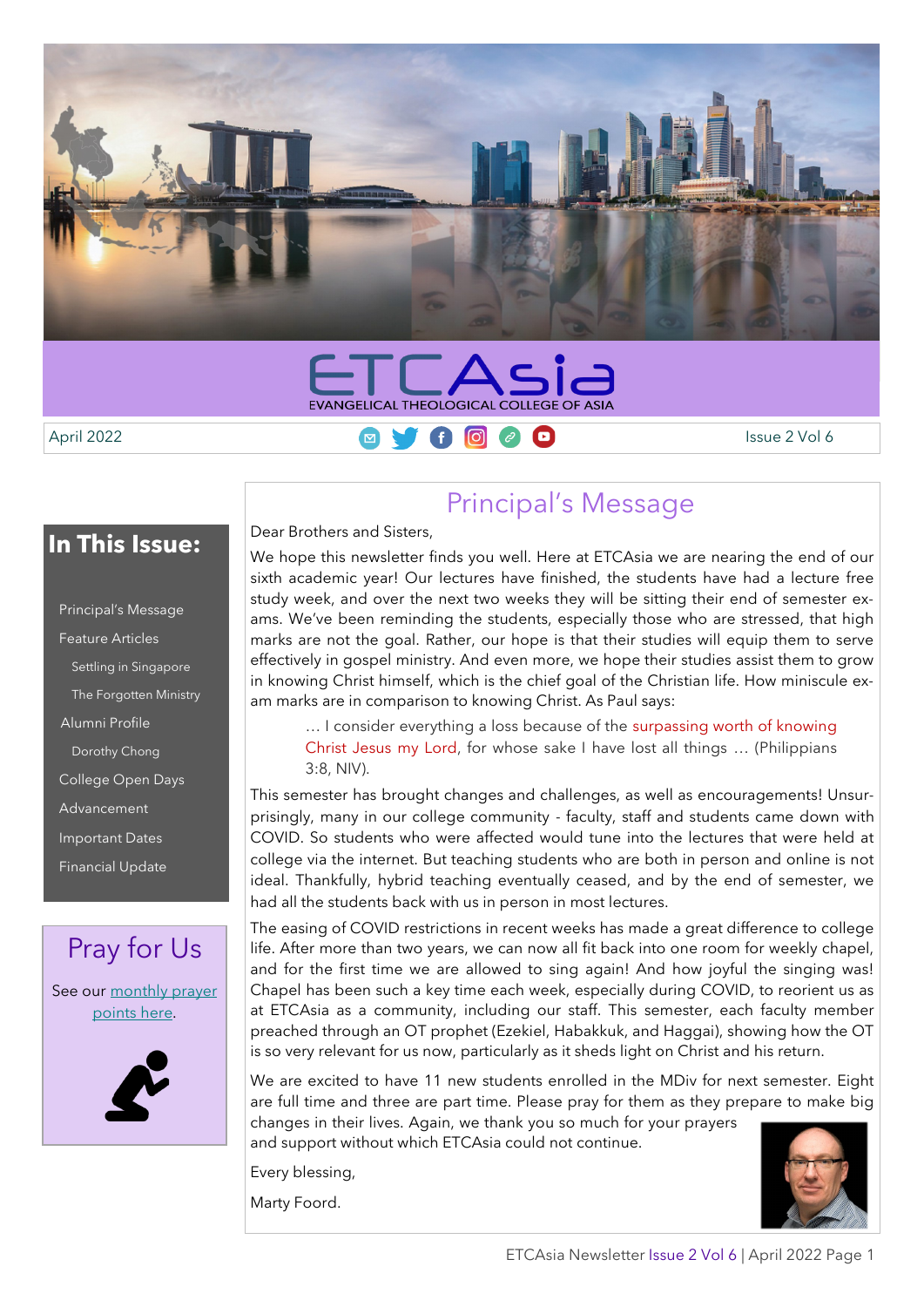# Settling in Singapore



### By Ben Thompson

As April 2022 draws to a close it offers me a good opportunity for reflection. It is 12 months to the day since I left what I often described as "the best job in the world": pastoring and teaching a church family in the truth, grace and mission of Christ. It was a huge wrench to say goodbye and get on a plane from the UK to Singapore; not a few tears were shed. But we were persuaded that it was right to step back from the coalface of gospel ministry in the local church for the sake of training the next generation of pastor-teachers (albeit on the other side of the world). One year later, we still feel the cost of leaving, but do not begrudge that because of the increasing sense we have of the importance of the work at ETCAsia and the privilege it is to be involved serving in this part of the Lord's harvest field.

The complexities of entering Singapore under Covid meant that I began my role teaching online in the UK, including preaching in chapel. I preached a number of sermons from Colossians 3, exploring the radical and relational transformation that comes from our new identity in Christ. There was something very odd about asserting that we are one body, called to love each other, when I was speaking to people eight thousand miles and seven time zones away. However, since entering Singapore I have been consistently struck by the warmth, love and generosity that infuses the college. A danger for a training college is that it can very easily become selffocused, as "I" strive to become the best gospel worker that "I" can be by getting the best grades "I" can achieve. And yet, the staff, faculty and student body have consistently shown me and my family the love and joy of Christ. For that we are immensely thankful to God who is so clearly at work within the college.

Combined with the love that is evident in the college I've been struck by the spiritual vitality of the students. It is humbling to join them wrestling in prayer, whether for each other's ministries at church, for non-Christian family and friends, for the growth of the gospel in the surrounding nations, or for each other as we face the trials, temptations and trauma of living this side of the Lord's return. Bible College training is rightly "information" heavy, but it must flow out to "formation" and "transformation" of the students. What we learn in our heads must infuse our hearts (and then energise our hands). Without that, our theological education would not just be pointless but harmful.

My final reflection, as I come to the end of my first year of teaching, is of the phenomenal gift that the Scriptures are. If the Living God had been pleased to just speak one single sentence to us then we would have cause to be eternally grateful to him. But he has given us a Word that is unsearchable in its wisdom, profound in its truth, and transforming in the person whom we meet in its pages. It has been an immense privilege to be able to teach through the whole of the Old Testament in one year. There have been moments when as a class we've gasped to see something of the glory of our suffering Messiah revealed in the Psalms. If pressed, I would still say that working at the coalface of gospel ministry in the local church is the best job in the world; but preparing a generation of workers (who are more zealous, more godly and more gifted than me) so that through them the gospel can multiply … well that would give it a very good run for its money.

| <b>ETCAsia Faculty</b>                | <b>ETCAsia Adjunct Faculty</b>                | <b>ETCAsia Operation Staff</b> |
|---------------------------------------|-----------------------------------------------|--------------------------------|
|                                       |                                               |                                |
| Dr Marty Foord - (Principal) Theology | Dr Stuart Morgan - History, Biblical Theology | Wilson Oon - General Manager   |
| Dr Ro Mody - New Testament            | Mr Mike Raiter - Mission, Preaching           | Joshua Tay - Registrar         |
| Dr Ben Thompson - Old Testament       | Pr Denesh Divyanathan - Preaching             | Jasmine Chee - HR, Finance Mgr |
|                                       | Dr Alastair McEwen - Hebrew                   |                                |
|                                       | Mr John Chua - Greek                          |                                |
|                                       | Dr Jenny Foord - Dean of Women                |                                |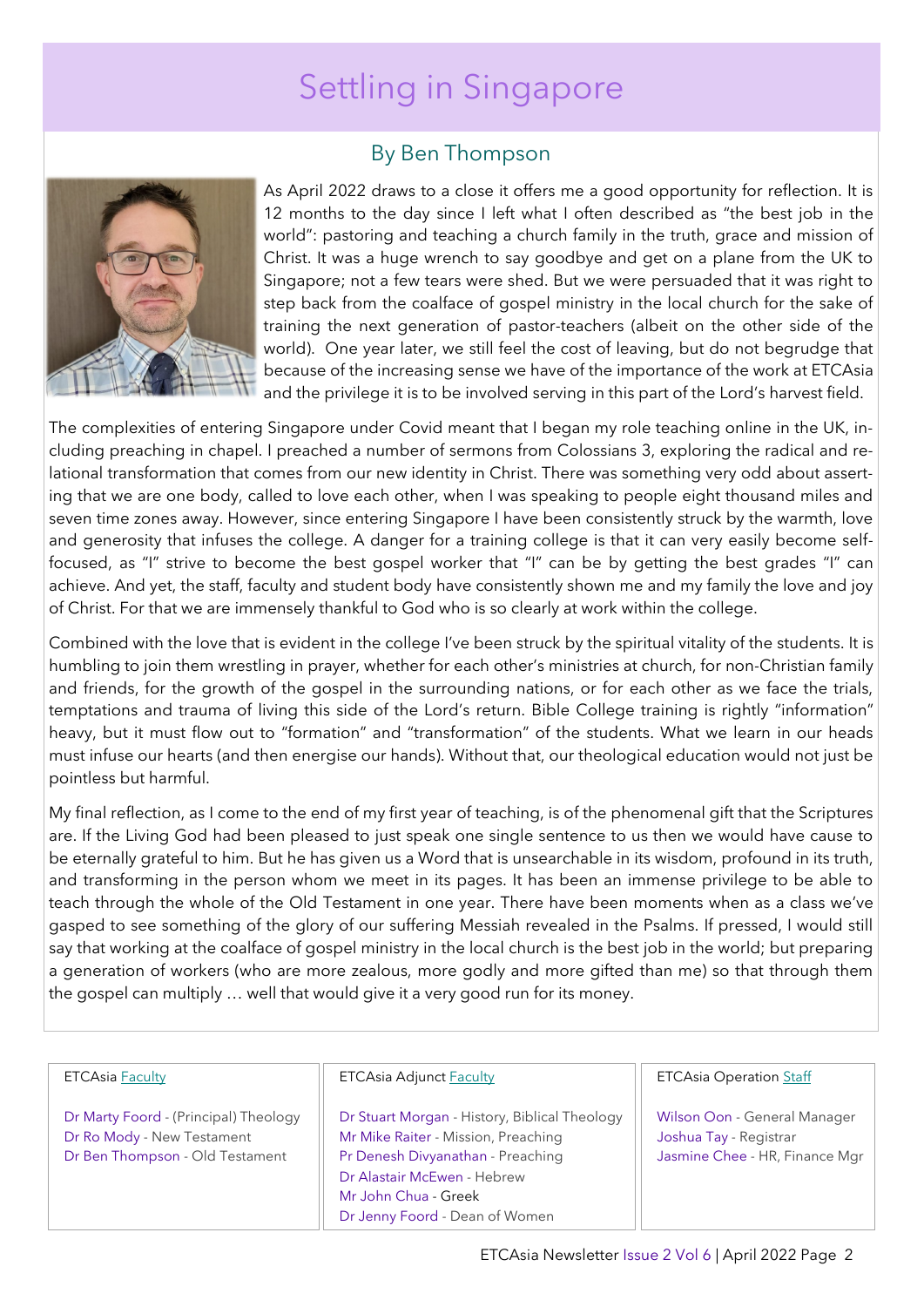#### Jenny Foord, Dean of Women



Twenty-five years ago, when I came to know Christ my life was transformed beyond recognition. I could barely believe how good it was to be loved by Jesus and desperately wanted others to know him and his life-giving word. So I started praying that God would use my life in his service for his glory.

Five years later, I left my job as a medical practitioner to study theology, hoping that I could eventually serve in women's ministry, perhaps in a local church. At the time, it seemed like a pipedream because there were no other women's ministers in the city where I lived. They only seemed to exist in other parts of the world!

In God's mercy, after I graduated from theological college, I was offered a position on the ministry team at my church. At first some people found it strange. They couldn't understand why the church would need to have a woman on staff just to serve the other women in the church. And this was very interesting because I never heard anyone question the need for a children's worker or a youth worker. People were very used to them, but they'd never seen or even heard of a women's worker. So in the early days, people would often asked me "WHY?" Why do we need a women's worker? Are men and women really that different? Why not just have a general adult ministry? And these are excellent questions! Because we must have solid reasons for every kind of ministry we do.

So what does the Bible say about the role of women? In the New Testament, women such as Priscilla, Euodia and Syntyche served alongside the apostle Paul in his ministry. In Paul's epistles, almost a third of those he names in his greetings are women. Also, in an era when women were not valued, Paul very counterculturally states that men and women are equal in value before God (e.g. Gal. 3:28; Col. 3:11). Quite clearly, he is no misogynist. Yet interestingly, in chapter 2 of his letter to Titus, he makes a clear distinction between men and women. He's not scared to say that the two genders have their differences. Although we are equal in value, God has given men and women different roles at home and in the church. And not only that, each gender will have its own particular temptations and struggles. So men and women need to develop certain qualities that fit their gender. Which is why there's a need for gender specific ministry. Mature, godly women are uniquely positioned to teach and model Biblical womanhood to other women.

The Forgotten Ministry?  $\frac{1}{2}$  Titus may be a godly and gifted man, but this is one job that he cannot do! A church that ignores the ministry of women to other women will miss out on a valuable component of Christian discipleship. But if we want women to grow into strong disciples of Christ, then the ministry of women to other women is essential.

> This can take the form of ministries such as Bible teaching (Bible study leading, one on one Bible reading, giving Bible talks), Bible-based pastoral care, evangelism or even training other women in all these areas. However, it's important to note, that the ministry of women to other women is not independent of the church leadership. The women in Titus' church will still sit under the authority and the wider teaching of Titus and the elders he has appointed (Titus 1:5-9), all of whom sit under the authority of the word of God.

> At ETCAsia, we give thanks that one of our graduates and another of our soon-to-be graduates have been appointed as women's ministers by their respective churches here in Singapore. A couple more of our female graduates are working with young women in student ministries. We've also spoken with several other women who praying for opportunities to serve in women's ministry the future. And so we join them in this prayer that God will open doors for many more godly women to serve him in this almost "forgotten", but vital ministry.

### Alumni Profile

Interview with Dorothy Chong GDM Graduate, Class of AY 2018/2019

What were you doing before you commenced your studies at ETCAsia?

I was a paediatric medical officer at National University Hospital.

#### What prompted you to choose ETCAsia?

When I arrived in Singapore from the UK in 2017 as a young Christian, I was gripped by the idea that Christians can hear God's voice through his words in the Bible, and wanted to learn as much as I could from it in whatever way possible so to share it with others. New friends from the Crossing Church mentioned ETCAsia evening classes as a possible option, alongside serving at church. As I met Andrew for the interview, I was particularly interested in the fact that this is a Bible college where students continue to serve in their home churches, and where we are actively encouraged to take what we are learning in expositing the Bible text back to the congregation to know Christ and make Christ known together, whatever role we have at church.

*Continued on next page ...*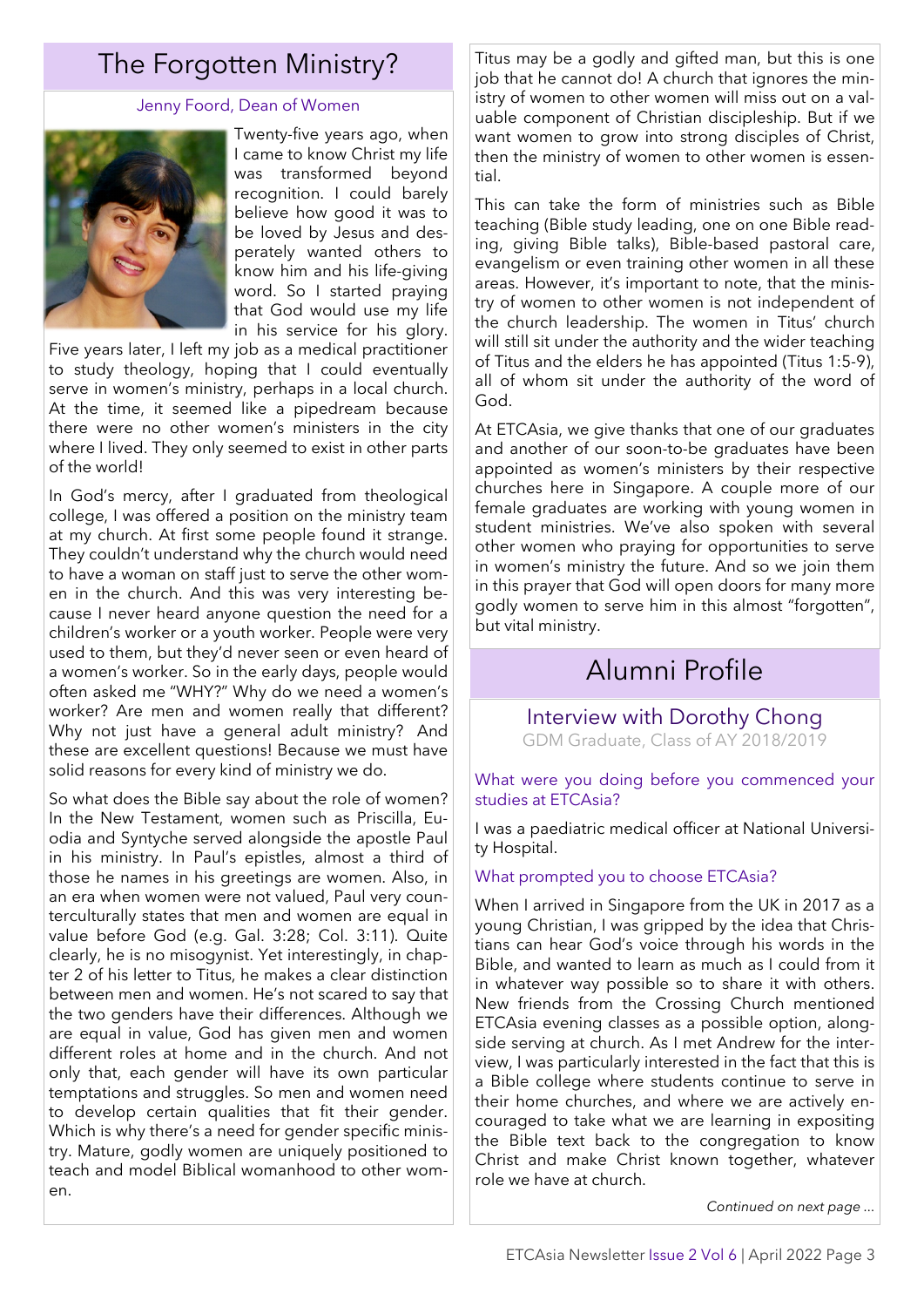### Interview with Dorothy Chong

#### What is your plan after you complete your studies at ETCAsia?

After a semester of evening classes, I quit my day job and moved to the full time programme in 2018, wanting to learn and therefore teach the Bible in a more focused manner. I was considering various options of full time paid ministry versus self-funded ministry through part time job in medicine, but the more I recognised the privilege of knowing God through his word that is more precious than gold, the more I wanted to share it with others full time whilst continuing to be trained myself. Having grown up in Hong Kong and moved around to the US/China/UK, I wanted to use this experience God has given, either to certain people groups, or in specific languages. In the end I joined St Helen's Bishopsgate as an associate in 2019, primarily serving the international students' ministry, where I am still serving full time today, with a view of training women (of the Hong Kong diaspora in the UK? Or Cantonese/Mandarin-speaking area in the world?) in their ministry in the future.

#### In what way did studying at ETCAsia prepare you for Gospel Ministry in your current ministry?

Three main areas: (1) language studies especially a full year in Greek was a great start to studying the Bible in its original language, given my ongoing training via Cornhill does not offer Biblical languages to first year students. (2) The academic environment in my batch, genuinely wanting to sharpen each other's understanding of whatever text we are studying, was a great example that I continue to treasure today. (3) The lecturers' genuine example in both academics and sharing life with such humility, not just as our teachers but also fellow brothers and sisters in Christ, is an example I try to emulate.

#### Can you share with us the most memorable part of studying at ETCAsia?

When Andrew fell sick, the students genuinely together cared for the Reids by praying and practical service, and by continuing to study hard! It is amazing to being able to both be academically challenged as classmates and genuinely care for one another as a family in Christ. That and also the many food trips we went for around Singapore.

### Check out the ETCAsia Youtube Channel

Why is there so much violence in OT? — B. Thompson Why studying theology matters? — Marty Foord

 $\blacksquare$ 

And More !

What would your advice be for prospective students coming to ETCAsia?

For those, like me, who joined ETCAsia as someone quite new to ministry: the more effort you put into knowing God through studying his word (essay writing included!) with other classmates, who often have so much more knowledge and experience, the more you will come to love God and desire to share him with others! Take the time not just to tick the essay or exam off your to-do list, but praise God for what you are learning about him, and share it with others!

#### What can we pray for you?

Pray that I would continue to grow in my desire to know Christ better in personal studies and at Cornhill, so to encourage students to know Him and make Him known better together. Thanks for praying, and do say hi if you come to London!



### Launch of New Certificate





Taught on-site over 12 months by ETCAsia's Faculty and experienced local full time<br>Ministry Workers, the CEGM program seeks to equip lay leaders with the knowledge<br>and skills they need to minister effectively to those unde

Each module is 4 weeks long, with a 2-hour session each week on Thursday evening.

**SEMESTER SUBJECTS** 

#### **Semester 1 Semester 2** (July - Dec 2022) (Jan - Jun 2023) **BT1:** Bible Overview **GM1:** Expository Word Ministry **BT2:** Theology Overview Core Core **TB1:** Teaching NT (Mark) TB2: Teaching NT (2 Peter) **Subjects Subjects** TB3: Teaching OT - Narrative **GM2e: Preaching<br>GM2f: One to One Ministry GM2a: Leading Small Groups GM2b: Children's Ministry Flective Flective GM2c: Youth Ministry GM2g: Pastoral Care** (Choose 1) (Choose 1) **GM2h:** Evangelism and **GM2d: Women's ministry Mission** PLEASE REFER TO THE NEXT PAGE FOR LECTURERS' BIOGRAPHIES WWW.ETCASIA.EDU.SG ETCAsia

#### [Click here to find out more](https://www.etcasia.edu.sg/cegm-enrolment/)